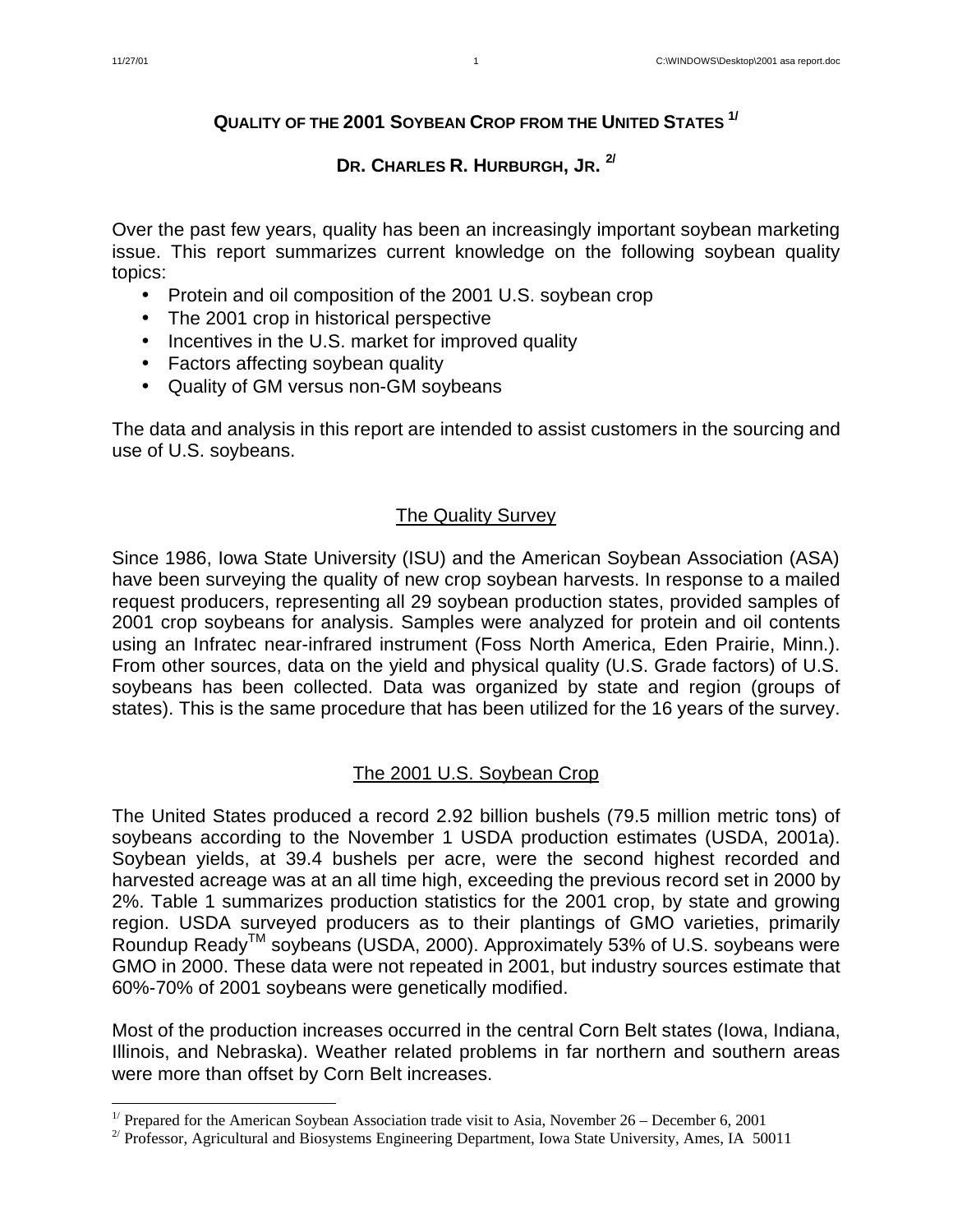Composition data are given in Table 2. Average U.S. protein and oil contents are almost exactly on the long-term averages of 35% protein and 19% oil. These soybeans will produce – again on average – 43.4 lbs of 48% protein meal and 10.8 lbs of oil per bushel.

Averages are not totally representative of this crop. The variability (standard deviation) within states, regions, and the U.S. was the largest in the 17 years of the survey. The north to south protein pattern (lower north, higher south) was also abnormally large (over 3 percentage points). Both situations can be attributed to variable climate patterns. Early rains delayed northern planting; mid-season dry weather retarded development. Early frost was experienced, which deprived soybeans of the late season growth that often increases protein content. According to trade experts, moisture content of harvested soybeans was also highly variable, related to maturity. Expect moistures around 12.5%-13% this year, slightly higher than historical averages.

Crop variability will cause differences among export cargoes. These will not be as large as those among states, but depending on the origin of grain for a shipment, expect some fluctuation in composition. Requesting soybeans from specific locations may not be cost effective, however. As the domestic market moves toward testing and pricing based on composition, actual component specifications in export contracts may become necessary.

There have been further reports of purple and brown staining of seed coats in the 2001 crop, especially in specialty food-use soybeans. These were caused by viruses and enhanced by variable weather. These discolorations do not affect crushing value. The discoloration is an acceptance problem for food uses. Some firms have reported a bitter taste in soyfood products when discolored soybeans were used.

# Historical Performance

Soybean yields and acreage have been increasing steadily. Table 3 shows a combination of USDA production (USDA, 2001b) and survey composition data. The same data is shown graphically in Figure 1. Yields have been increasing at approximately 0.5 bu/acre/year at the same time soybean acreage was also increasing, with little effect on average protein and oil content. The 2001 data are on the trend line. U.S. soybean breeders have continued to improve yield (the primary factor determining producer income), but have been successful in preventing a loss of quality.

The result of this trend is a steady increase in the output per acre of nutrients (Figure 2). Greater amounts of useful product are being produced which creates more affordable and abundant supplies. Concentration of nutrients is important, however. The processing chart in Figure 3 shows the combinations of protein and oil content that will produce 47.5%-48.5% protein soybean meal. Only once (1997) did U.S. soybeans fall to the left of the optimal area, shown by the shading. Soybeans from individual states and regions often fall to the far right, above 48.5% meal, and the long-term U.S. averages are regularly in the middle of this area, as they are in 2001.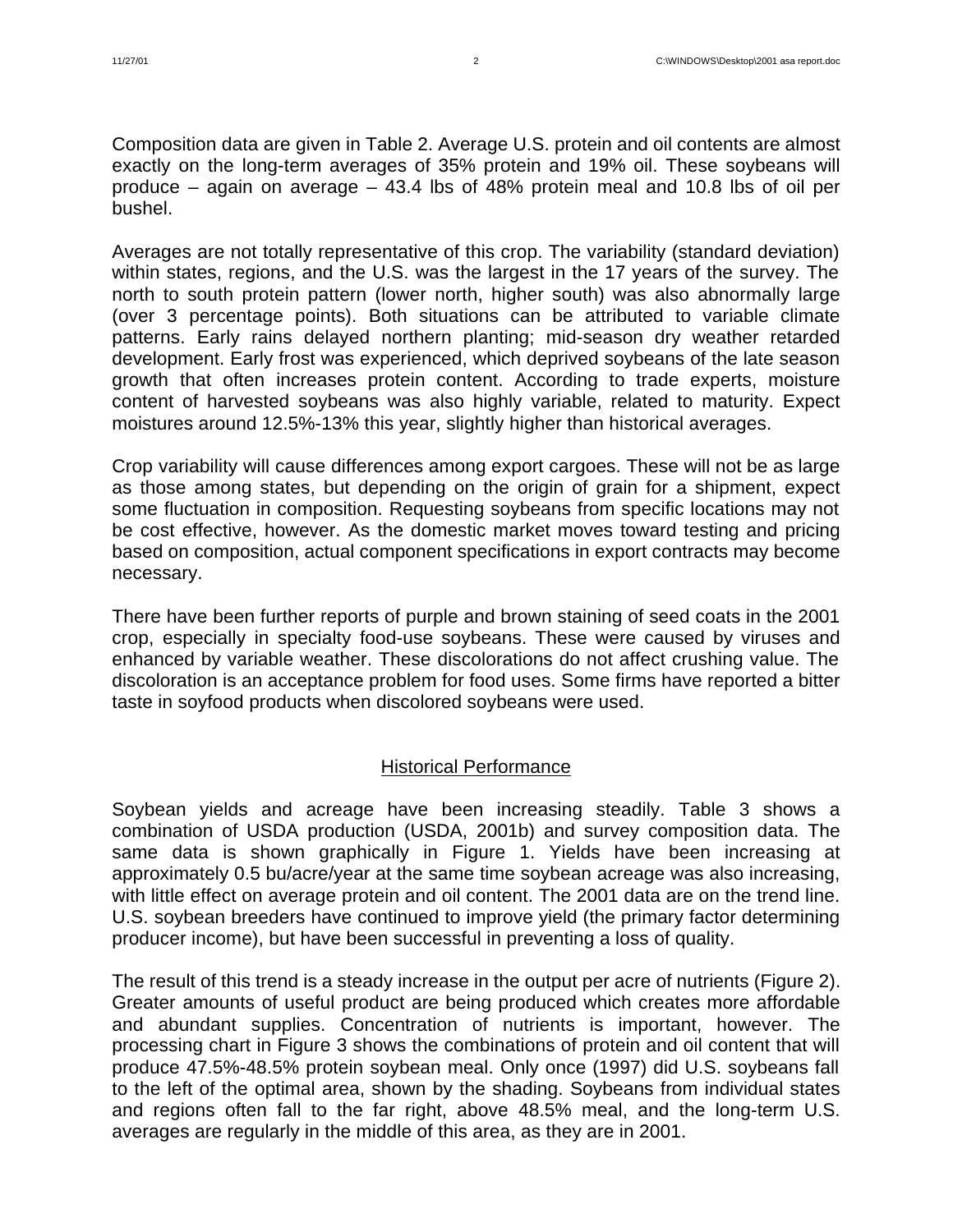The USDA Grain Inspection Packers and Stockyards Administration (GIPSA) collects results from Official soybean export inspections (GIPSA 2001). Official inspections establish Grade based on a set of physical factors and, on request, will report protein and oil contents. Historical data is given in Table 4. The majority of inspections are for U.S. No. 2 soybeans. There has been little change in physical quality over time, and the GIPSA composition measurements line up well with the ASA-ISU survey data.

GIPSA is using a new, updated Infratec near-infrared calibration in 2001. This calibration is based on a combination of the GIPSA and ISU calibration databases. Users should experience little change in readings for most situations. Food soybean buyers should receive more accurate tests of high-protein soybeans.

# Quality Incentives in Domestic Markets

Since 1999, one U.S. soybean processing firm has been offering premiums for enhanced composition. The current premium scale is given in Table 5. In 2001, both protein and oil were included. Payments are made at the as-is moisture basis. Processors generally purchase from grain elevators so the elevators must also be testing in order to pass any premium back to producers.

Testing at the elevator requires more near-infrared equipment than is now present. The principal short-term effect of this premium is to create interest by genetics companies in having "preferred" varieties. These are varieties that consistently are above average in yield and in the sum of protein and oil. Last year we showed that about 20% of varieties fall into this category (Hurburgh, 2000).

Varieties identified in this way are easier for producers to accept even if there are no composition premiums to them. This strategy was designed for producer acceptance before testing and marketing capabilities were fully developed. The USB, Iowa Soybean Association (ISA), and others are supporting a major effort to set quality standards for data available to producers, so that information across genetics companies and universities is comparable.

Domestic market premiums will gradually change the average composition of U.S. soybeans. A rise in the trend lines of Figure 2 would be expected. In the short term, there will some redirection of higher quality soybeans in areas served by premium markets. This will reduce exporters' ability to provide soybeans with average or above average composition, unless importers offer similar incentives.

# Factors Affecting Soybean Quality

There are some studies relating soybean protein and oil content to environmental conditions. Table 6 is a qualitative summary of this information.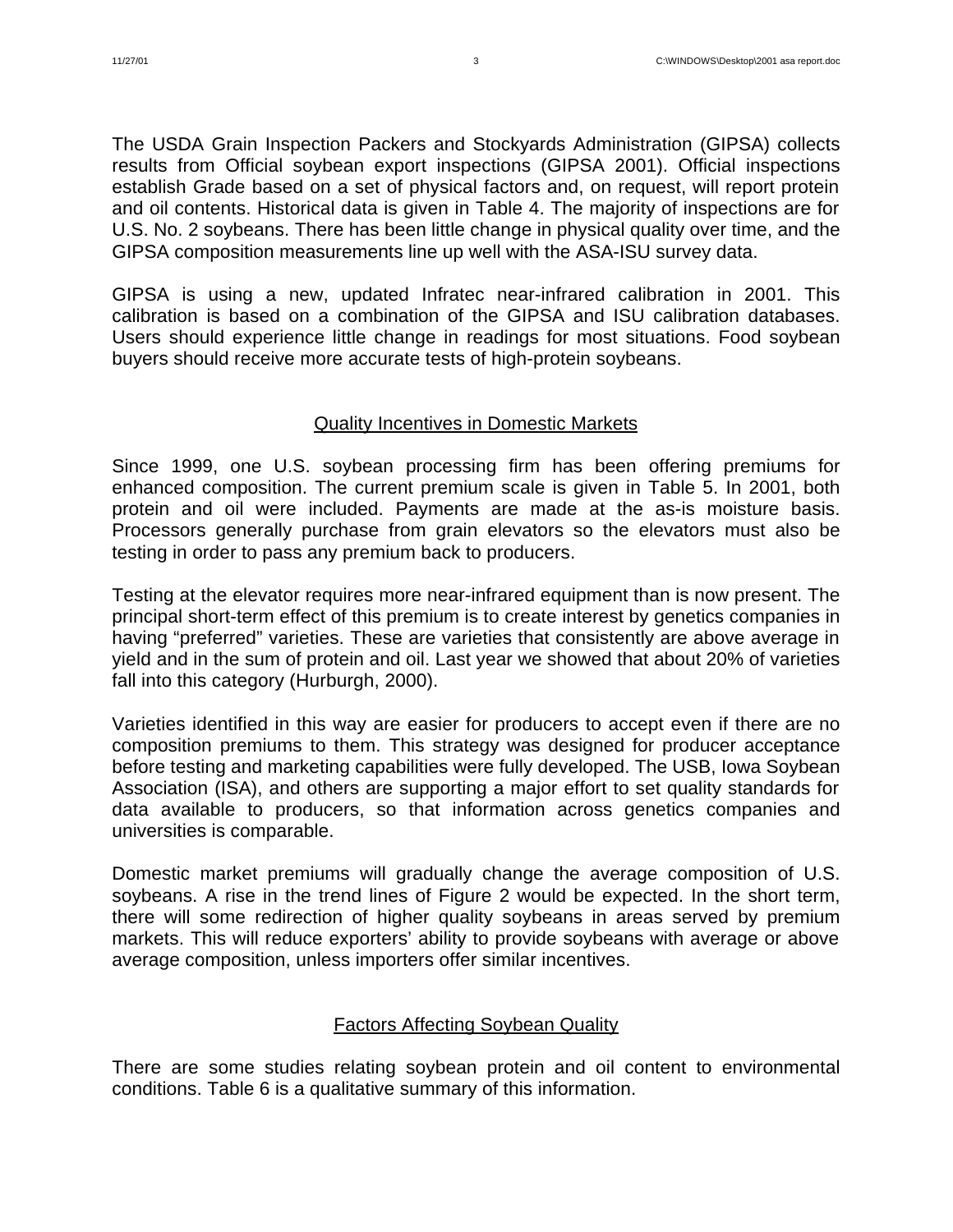When a combination or succession of climatic/agronomic effects occurs, the end results are uncertain. For example, late planting, drought, and early frost were experienced in South Dakota, Minnesota, Wisconsin, and northern Iowa. Mixed effects were likely a major cause of the high variability within states or regions.

Variety selection is also an important factor influencing composition. Many public institutions report composition in variety comparisons. Generally, the difference among varieties (at a location) is approximately 50% of the total composition variation in an area. Studies leading to the premium payments showed that about 20% of varieties were above average in both yield and composition (Hurburgh, 2000).

Physical quality changes in handling. Genetic modifications for herbicide resistance have sharply reduced the amount of weed seed or plant parts in soybean foreign material. However, dry weather and other stress factors make soybeans prone to breakage. Typically, there is about 0.5-1.0 percentage point increase in foreign material through the export market chain. Herbicide-resistant soybeans may make purchasing soybeans with lower foreign material specifications (e.g., 1% versus 2%) more practical.

Oil quality deteriorates (free fatty acids increase) with increased split soybeans. With the 2001 crop probably closer to 12.5% - 13.0% moisture (rather than the typical 11% - 12% moisture), it will be important to maintain control over splits (to 10% or less) in export cargoes. Alternatively, a moisture specification lower than the common 13.0% or 13.5% may be useful to maintain oil quality in shipment.

# Genetic Modifications

In recent years, public yield trials have provided separate comparisons for Roundup Ready<sup> $TM$ </sup> and conventional soybeans. Table 7 summarizes the Iowa Soybean Yield Tests for 1998-2000, by GM classification. There was no consistent difference in composition between the RR and non-RR soybeans. There were several thousand data points per classification in each year.

The high percentage of planting of GM soybeans virtually ensures that soybeans purchased by U.S. grade factors (#1 or #2) will contain some level of GM. Non-GM markets are emerging within the U.S. Premiums are approximately 40-60 cents/bu (\$15- \$22/mt), with about 40% going to the producer. The remainder is divided across the rest of the market chain. Several U.S. grain elevator firms are developing documented ISO 9000 quality management systems in order to serve these specialized markets. Contract terms from importers backed by economic incentives would be very valuable in continuing this process.

The major genetic modification issue in 2001 was StarLink<sup>TM</sup> corn. Based on the data and other evidence received by its scientific panel (EPA, 2001), the U.S. Environmental Protection Agency has maintained a zero tolerance for StarLink<sup>TM</sup> corn in food and export markets. Approximately 25% of 2000 crop corn shipments to exporters tested positive for StarLink™ and were redirected to animal feed. Because StarLink™ was not planted in 2001, this percentage should decline to 5% or less, from carryover 2000 corn.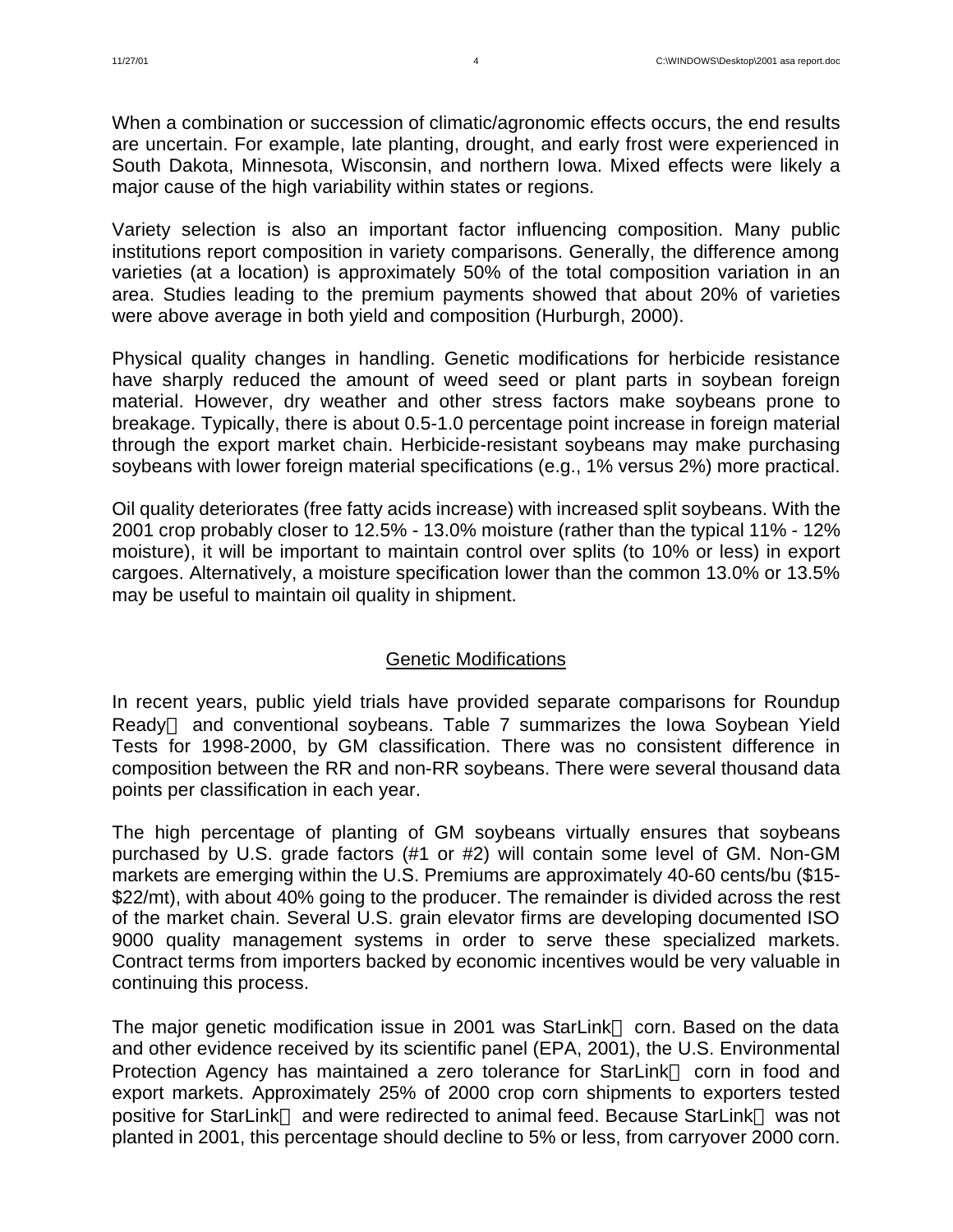StarLink<sup>TM</sup> reshaped U.S. policy on biotechnology. A more unified (across U.S. and world agencies) approval process is likely. Regulatory agencies will be more active in requesting data rather than relying on company assessments of needs. Allergenicity and other medical issues will be much more influential in approvals.

#### **Summary**

The 2001 U.S. soybean crop has average protein (35%) and oil (19%) contents, but weather conditions produced abnormally large variations within states and regions. Yields were the second highest recorded. Total production was a record 2.92 billion bushels with 65%-70% being genetically modified (Roundup Ready). Market premiums for composition are developing within the U.S. domestic market, which may require exporters to respond similarly.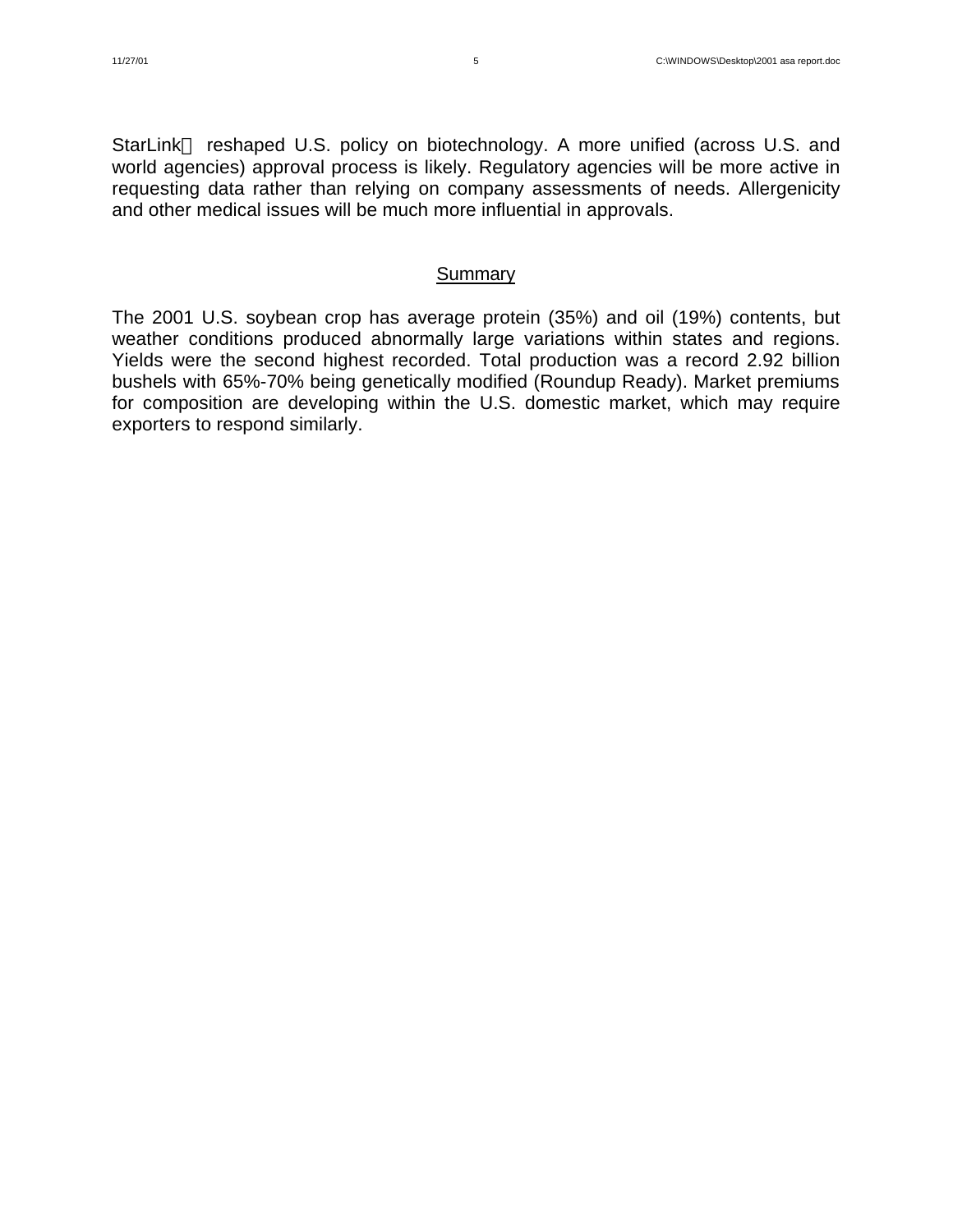

**U.S. Soybean Yield, Protein, and Oil**





Figure 2. Output per acre of U.S. soybeans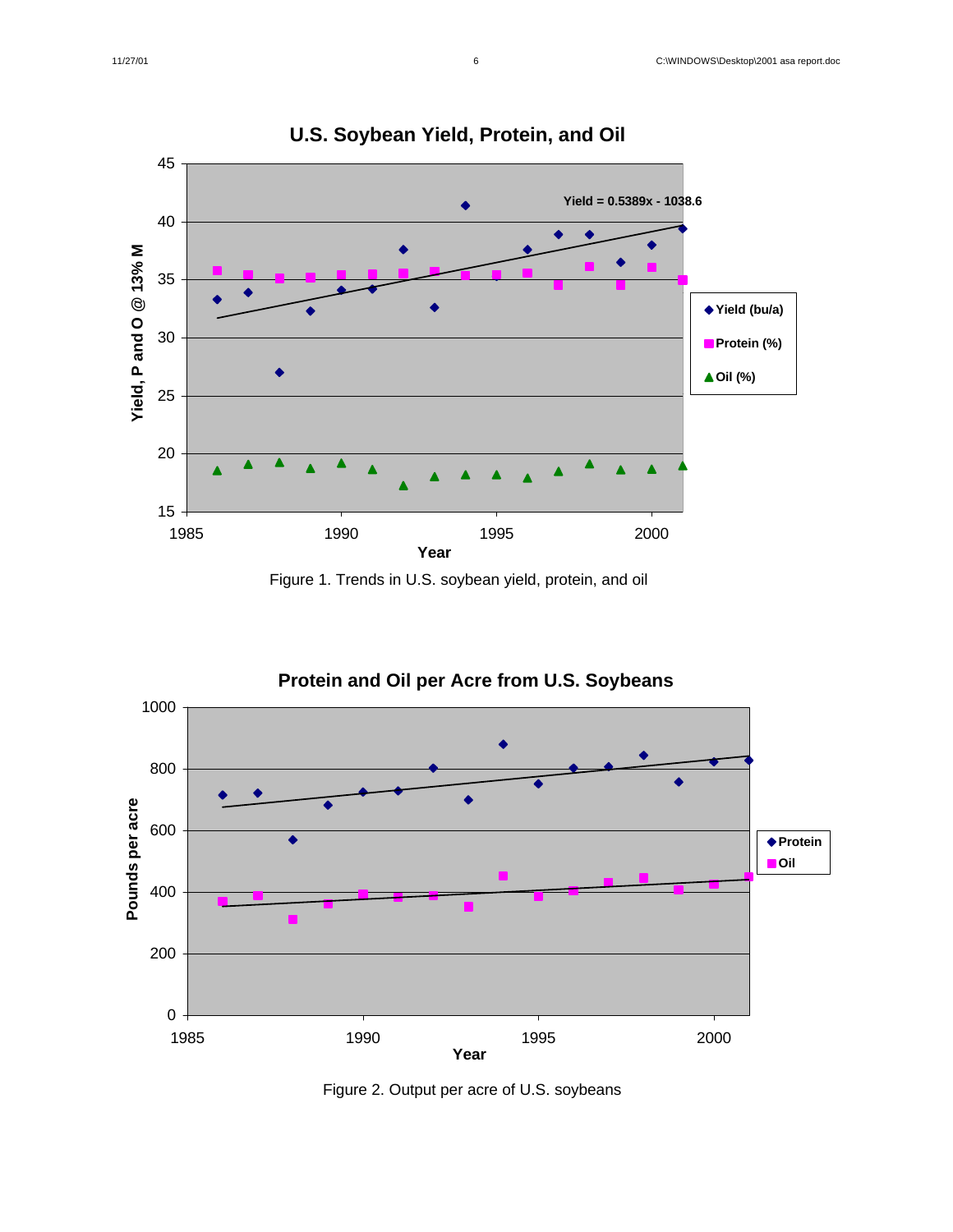

# **Soybean Processing Relationships**

Figure 3. Protein and oil combinations that will produce 47.5%-48.5% protein meal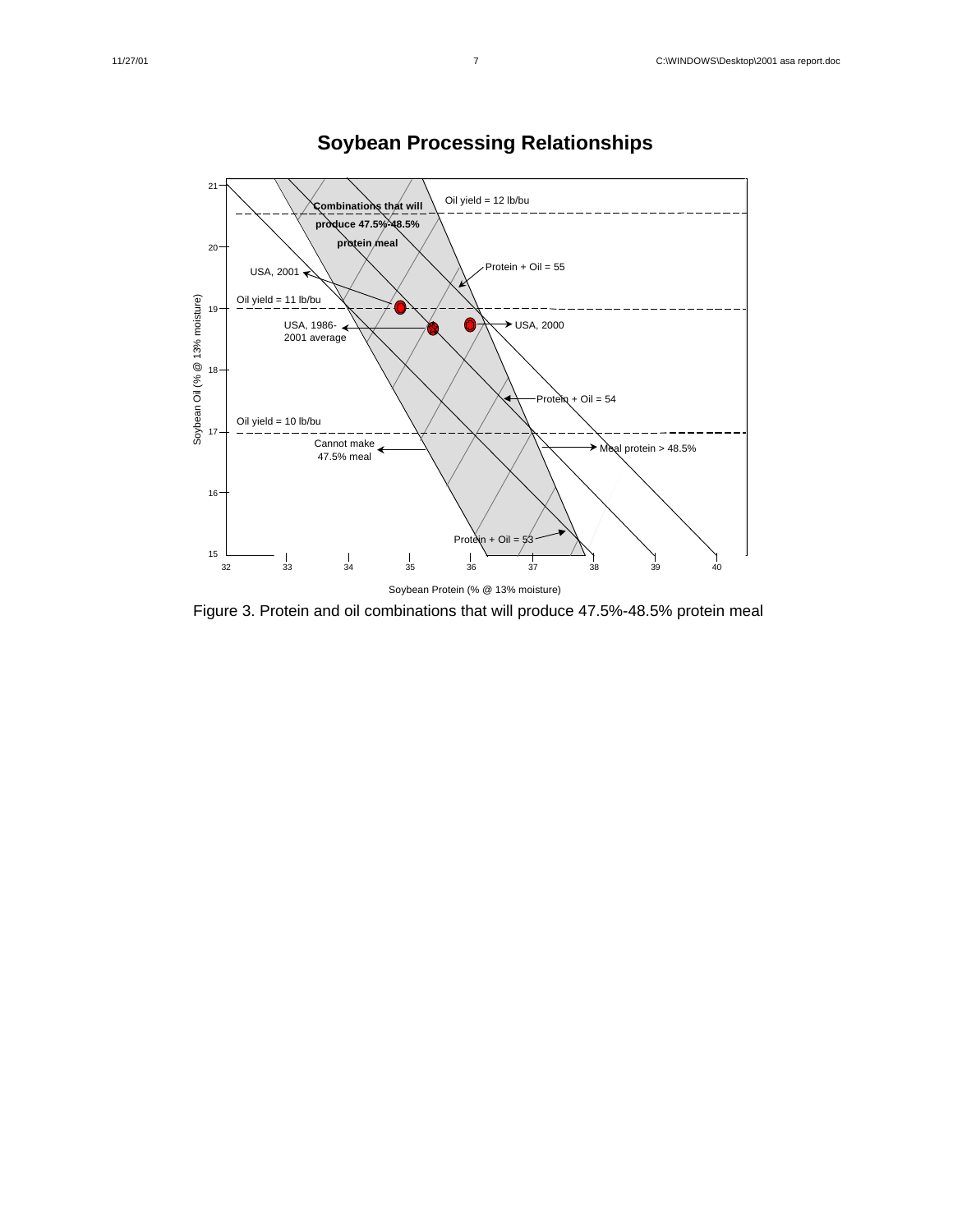| $\frac{1}{2}$ able 1. Juybean production data for the United Jiates, 2001 Grup |                          |        |              |                       |             |  |  |
|--------------------------------------------------------------------------------|--------------------------|--------|--------------|-----------------------|-------------|--|--|
|                                                                                |                          | Yield  | Acreage (000 | Production            | Percentage  |  |  |
| Region                                                                         | <b>State</b>             | (bu/a) | acres)       | $(000 \text{ acres})$ | of acres in |  |  |
|                                                                                |                          |        |              |                       | GMO*        |  |  |
| Western                                                                        | lowa                     | 44.0   | 10,950       | 481,800               | 59          |  |  |
| Corn                                                                           | Kansas                   | 32.0   | 2,900        | 92,800                | 66          |  |  |
| <b>Belt</b>                                                                    | Minnesota                | 36.0   | 7,000        | 252,000               | 46          |  |  |
| (WCB)                                                                          | Missouri                 | 37.0   | 4,900        | 181,300               | 62          |  |  |
|                                                                                | Nebraska                 | 44.0   | 4,825        | 212,300               | 72          |  |  |
|                                                                                | North Dakota             | 33.0   | 2,270        | 74,910                | 22          |  |  |
|                                                                                | South Dakota             | 33.0   | 4,250        | 140,250               | 58          |  |  |
|                                                                                |                          |        |              |                       |             |  |  |
|                                                                                | <b>Western Corn Belt</b> | 38.7   | 37,095       | 1,435,360             | 57          |  |  |
|                                                                                |                          |        |              | 49.1%                 |             |  |  |
| Eastern                                                                        | Illinois                 | 44.0   | 10,950       | 481,800               | 44          |  |  |
| Corn                                                                           | Indiana                  | 49.0   | 5,780        | 283,220               | 63          |  |  |
| <b>Belt</b>                                                                    |                          | 30.0   | 2,190        | 65,700                | 50          |  |  |
|                                                                                | Michigan                 |        |              |                       |             |  |  |
| (ECB)                                                                          | Ohio                     | 42.0   | 4,690        | 196,980               | 48          |  |  |
|                                                                                | Wisconsin                | 39.0   | 1,680        | 65,520                | 51          |  |  |
|                                                                                | Eastern Corn Belt        | 43.2   | 25,290       | 1,093,220             | 50          |  |  |
|                                                                                |                          |        |              | 37.4%                 |             |  |  |
|                                                                                |                          |        |              |                       |             |  |  |
| Midsouth                                                                       | Arkansas                 | 33.0   | 2,950        | 97,350                | 43          |  |  |
| (MDS)                                                                          | Kentucky                 | 41.0   | 1,240        | 50,840                | 54          |  |  |
|                                                                                | Louisiana                | 33.0   | 670          | 22,110                | 54          |  |  |
|                                                                                | Mississippi              | 34.0   | 1,270        | 43,180                | 48          |  |  |
|                                                                                | Oklahoma                 | 17.0   | 350          | 5,950                 | 54          |  |  |
|                                                                                | Tennessee                | 35.0   | 1,050        | 36,750                | 54          |  |  |
|                                                                                | Texas                    | 27.0   | 260          | 7,020                 | 54          |  |  |
|                                                                                |                          |        |              |                       |             |  |  |
|                                                                                | Midsouth                 | 33.8   | 7,790        | 263,200               | 49          |  |  |
|                                                                                |                          |        |              | 9.0%                  |             |  |  |
| Southeast                                                                      | Alabama                  | 32.0   | 150          | 4,800                 | 54          |  |  |
| (SE)                                                                           | Florida                  | 38.3   | 30           | 1,150                 | 54          |  |  |
|                                                                                | Georgia                  | 28.0   | 160          | 4,480                 | 54          |  |  |
|                                                                                | North Carolina           | 32.0   | 1,300        | 41,600                | 54          |  |  |
|                                                                                | South Carolina           | 24.0   | 440          | 10,560                | 54          |  |  |
|                                                                                |                          |        |              |                       |             |  |  |
|                                                                                | Southeast                | 30.1   | 2,080        | 62,590                | 54          |  |  |
|                                                                                |                          |        |              | 2.1%                  |             |  |  |
| East                                                                           | Delaware                 | 38.0   | 206          | 7,828                 | 54          |  |  |
| Coast                                                                          | Maryland                 | 40.0   | 510          | 20,400                | 54          |  |  |
| (EC)                                                                           | New Jersey               | 33.0   | 103          | 3,399                 | 54          |  |  |
|                                                                                | New York                 | 34.0   | 138          | 4,692                 | 54          |  |  |
|                                                                                |                          |        |              |                       |             |  |  |
|                                                                                | Pennsylvania             | 37.0   | 425          | 15,725                | 54          |  |  |
|                                                                                | Virginia                 | 33.0   | 500          | 16,500                | 54          |  |  |
|                                                                                | East Coast               | 36.4   | 1,882        | 68,544                | 54          |  |  |
|                                                                                |                          |        |              | 2.3%                  |             |  |  |
|                                                                                |                          |        |              |                       |             |  |  |
| <b>USA</b>                                                                     |                          | 39.4   | 74,137       | 2,922,914             | 54          |  |  |
| USA 1986-2001 averages                                                         |                          | 35.7   | 62,957       | 260,283               |             |  |  |

**Table 1. Soybean production data for the United States, 2001 crop**

Source: United States Department of Agriculture

\* MDS except AR, MI and all SE, EC states were grouped in one estimate of GMO percentage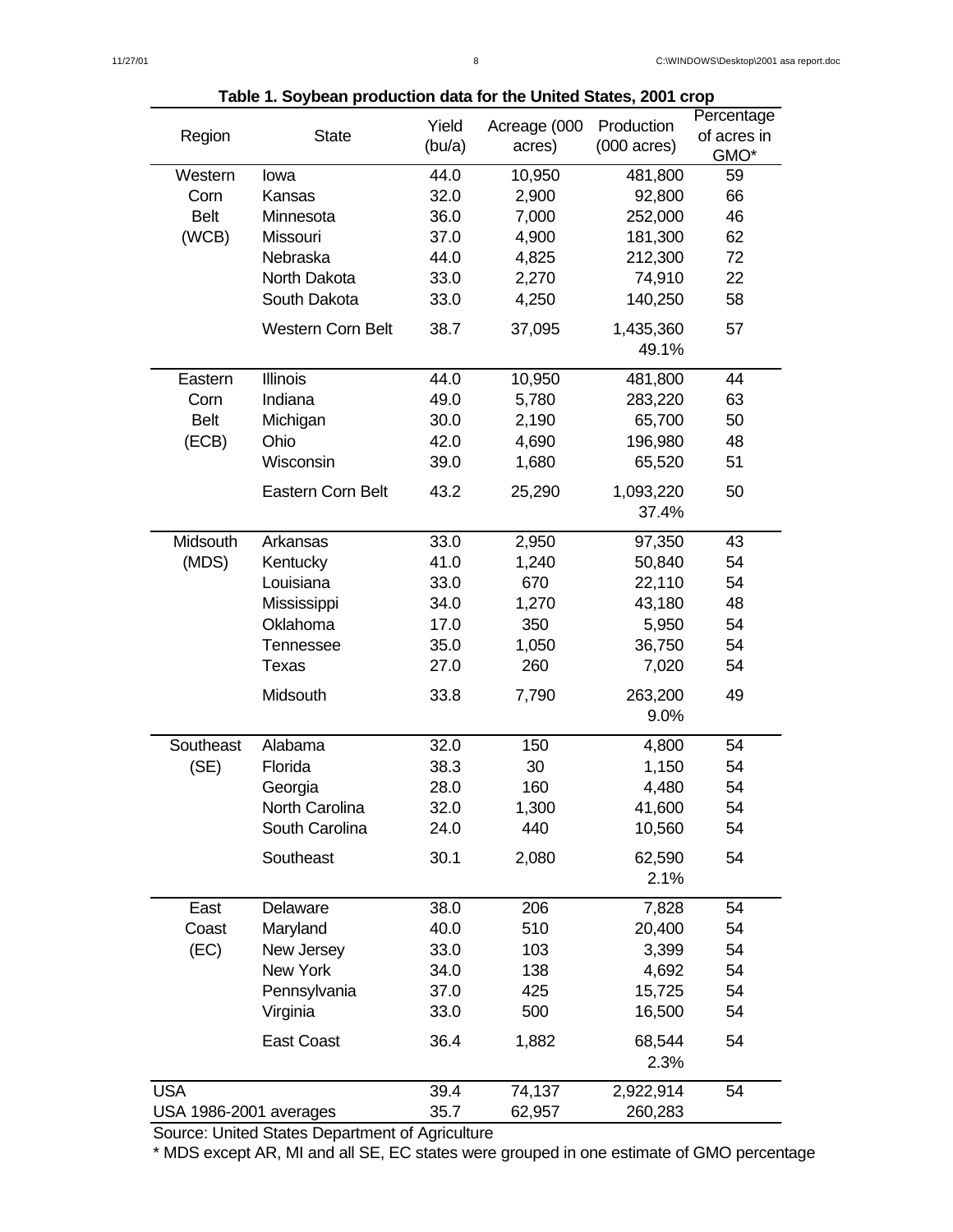|             |                          |                   | Protein         |      | Oil                              |                  |  |
|-------------|--------------------------|-------------------|-----------------|------|----------------------------------|------------------|--|
| Region      | State                    | Number of Samples | Percent         | Std. | Percent                          | Std.             |  |
|             |                          |                   | Average         | dev. | Average                          | dev.             |  |
| Western     | lowa                     | 176               | 34.34           | 1.41 | 18.51                            | 1.04             |  |
| Corn        | Kansas                   | 30                | 34.69           | 1.57 | 19.15                            | 0.98             |  |
| <b>Belt</b> | Minnesota                | 118               | 33.18           | 1.73 | 18.65                            | 1.04             |  |
| (WCB)       | Missouri                 | 67                | 35.61           | 1.49 | 18.56                            | 0.95             |  |
|             | Nebraska                 | 78                | 33.73           | 1.53 | 19.10                            | 0.99             |  |
|             | North Dakota             | 22                | 33.36           | 1.41 | 18.73                            | 1.21             |  |
|             | South Dakota             | 52                | 33.41           | 2.04 | 18.90                            | 1.18             |  |
|             |                          |                   |                 |      |                                  |                  |  |
| Averages    | <b>Western Corn Belt</b> | 543               | 34.05           | 1.76 | 18.71                            | 1.06             |  |
| Ranges      | <b>Western Corn Belt</b> |                   | $28.4 - 39.8$ ) |      |                                  | $39.8 - 14.9$ )  |  |
| Eastern     | <b>Illinois</b>          | 228               | 34.94           | 1.71 | 19.57                            | 1.02             |  |
| Corn        | Indiana                  | 112               | 36.05           | 1.49 | 19.05                            | 0.93             |  |
| <b>Belt</b> | Michigan                 | 31                | 35.88           | 1.27 | 19.07                            | 0.89             |  |
| (ECB)       | Ohio                     | 74                | 35.77           | 1.54 | 19.19                            | 1.02             |  |
|             | Wisconsin                | 27                | 34.23           | 1.64 | 18.71                            | 0.82             |  |
|             |                          |                   |                 |      |                                  |                  |  |
| Averages    | Eastern Corn Belt        | 472               | 35.36           | 1.69 | 19.31                            | 1.01             |  |
| Ranges      | Eastern Corn Belt        |                   | $(29.5 - 39.8)$ |      |                                  | $(16.2 - 22.96)$ |  |
| Midsouth    | Arkansas                 | 68                | 36.40           | 1.55 | 18.70                            | 1.08             |  |
| (MDS)       | Kentucky                 | 14                | 36.56           | 1.39 | 19.15                            | 0.83             |  |
|             | Louisiana                | 16                | 37.13           | 1.53 | 19.75                            | 0.96             |  |
|             | Mississippi              | 19                | 37.15           | 1.79 | 19.11                            | 1.03             |  |
|             | Oklahoma                 | $\overline{2}$    | 36.30           | 1.98 | 19.60                            | 1.41             |  |
|             | Tennessee                | 13                | 36.41           | 2.00 | 18.75                            | 1.01             |  |
|             | Texas                    | $\overline{2}$    | 32.85           | 3.32 | 20.70                            | 0.42             |  |
|             |                          |                   |                 |      |                                  |                  |  |
| Averages    | Midsouth                 | 134               | 36.56           | 1.70 | 18.98                            | 1.09             |  |
| Ranges      | Midsouth                 |                   | $(30.5 - 41.2)$ |      | $(15.4 - 21.7)$                  |                  |  |
| Southeast   | Alabama                  | 9                 | 37.73           | 1.82 | 19.01                            | 1.49             |  |
| (SE)        | Florida                  | 1                 | 34.30           |      | 18.70                            |                  |  |
|             | Georgia                  | 4                 | 37.50           | 1.79 | 18.90                            | 0.71             |  |
|             | North Carolina           | 28                | 35.51           | 1.52 | 19.10                            | 0.98             |  |
|             | South Carolina           | 7                 | 36.34           | 1.36 | 18.47                            | 0.74             |  |
|             |                          |                   |                 |      |                                  |                  |  |
| Averages    | Southeast                | 49                | 36.17           | 1.80 | 18.97                            | 1.03             |  |
| Ranges      | Southeast                |                   | $(32.6 - 40.0)$ |      | $(17.0 - 21.8)$                  |                  |  |
| East        | Delaware                 | 4                 | 37.38           | 0.48 | 18.75                            | 0.67             |  |
| Coast       | Maryland                 | 12                | 36.34           | 1.30 | 19.17                            | 0.59             |  |
| (EC)        | New Jersey               | 6                 | 35.60           | 2.76 | 19.60                            | 0.65             |  |
|             | Pennsylvania             | 11                | 37.04           | 1.62 | 18.57                            | 0.98             |  |
|             | Virginia                 | 12                | 36.24           | 1.96 | 18.82                            | 1.25             |  |
| Averages    | East Coast               | 45                | 36.48           | 1.77 | 18.95                            | 0.94             |  |
| Ranges      | East Coast               |                   | $(32.6 - 40.0)$ |      |                                  |                  |  |
| <b>USA</b>  | Averages                 | 1243              | 34.99           | 1.95 | $(16.7 - 21.0)$<br>18.99<br>1.07 |                  |  |
|             | Ranges                   |                   | $(28.4 - 41.2)$ |      |                                  |                  |  |
|             | US 1986-2001 avg.        |                   |                 |      | $(14.9 - 22.96)$                 |                  |  |
|             |                          |                   | 35.40           |      | 18.56                            |                  |  |

#### **Table 2. American Soybean Association 2001 soybean quality survey data.**

Basis 13% moisture GB\Surveys\soybeans\Data\2001\ASA01\_Survey\_Table.xls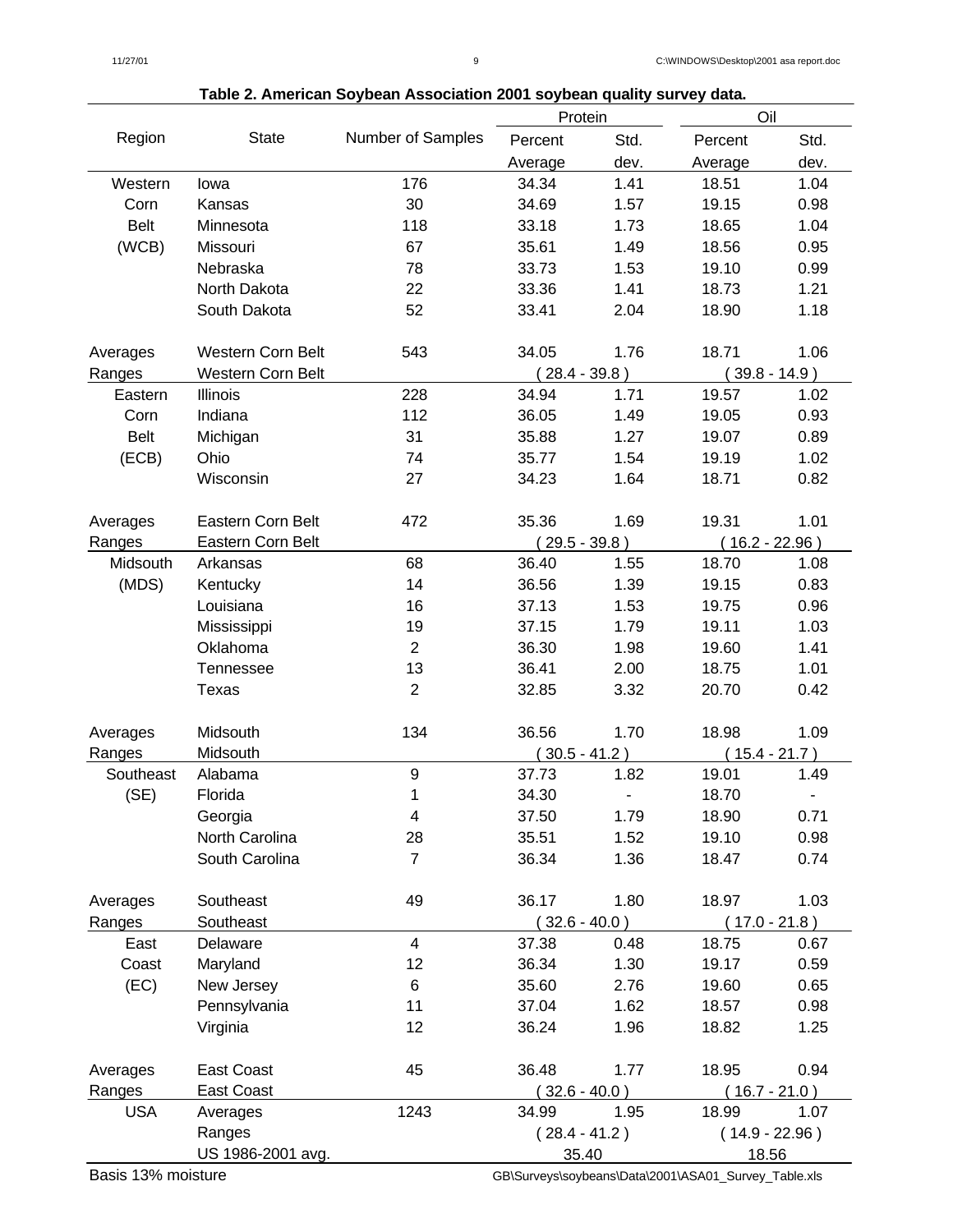|           | $\overline{\phantom{a}}$<br><b>Data TOI OU OUVNCAITS</b> |         |               |        |                       |            |
|-----------|----------------------------------------------------------|---------|---------------|--------|-----------------------|------------|
| Year      | Yield                                                    | Protein | Oil           | Sum    | Harvested             | Production |
|           | (bu/a)                                                   | $(\%)$  | $\frac{9}{6}$ | $(\%)$ | $(000 \text{ acres})$ | (000 bu)   |
| 1986      | 33.3                                                     | 35.76   | 18.54         | 54.30  | 58,312                | 1,941,790  |
| 1987      | 33.9                                                     | 35.46   | 19.11         | 54.57  | 57,172                | 1,938,131  |
| 1988      | 27.0                                                     | 35.13   | 19.27         | 54.40  | 57,373                | 1,549,071  |
| 1989      | 32.3                                                     | 35.18   | 18.73         | 53.91  | 59,538                | 1,923,077  |
| 1990      | 34.1                                                     | 35.40   | 19.18         | 54.58  | 56,512                | 1,927,059  |
| 1991      | 34.2                                                     | 35.48   | 18.66         | 54.14  | 58,011                | 1,983,976  |
| 1992      | 37.6                                                     | 35.56   | 17.27         | 52.83  | 58,233                | 2,189,561  |
| 1993      | 32.6                                                     | 35.73   | 18.03         | 53.76  | 57,307                | 1,868,208  |
| 1994      | 41.4                                                     | 35.39   | 18.20         | 53.59  | 60,809                | 2,517,493  |
| 1995      | 35.3                                                     | 35.45   | 18.19         | 53.64  | 61,544                | 2,172,503  |
| 1996      | 37.6                                                     | 35.57   | 17.90         | 53.47  | 63,349                | 2,381,922  |
| 1997      | 38.9                                                     | 34.55   | 18.47         | 53.02  | 69,110                | 2,688,379  |
| 1998      | 38.9                                                     | 36.13   | 19.14         | 55.27  | 70,441                | 2,740,155  |
| 1999      | 36.5                                                     | 34.55   | 18.61         | 53.16  | 72,476                | 2,645,374  |
| 2000      | 38.0                                                     | 36.22   | 18.65         | 54.87  | 73,024                | 2,774,912  |
| 2001      | 39.4                                                     | 34.98   | 18.97         | 53.95  | 74,100                | 2,922,914  |
|           |                                                          |         |               |        |                       |            |
| Averages  | 35.7                                                     | 35.41   | 18.56         | 53.97  | 62,957                | 2,260,283  |
| Std. Dev. | 3.6                                                      | 0.47    | 0.54          | 0.68   | 6,506                 | 410,307    |

**Table 3. Summary of Yield and Quality Data for US Soybeans**

Sources: United States Department of Agriculture and Iowa State University Protein and oil contents basis 13% moisture

### **Table 4. Summary of GIPSA Grain Inspection Data for Soybeans**

| Calendar | Crop  | Percent  |          | Foreign  | Damaged |         |        | <b>ISU Survey Results<sup>a</sup></b> |        |
|----------|-------|----------|----------|----------|---------|---------|--------|---------------------------------------|--------|
| Year     | Years | No. 2YSB | Moisture | Material | Kernels | Protein | Oil    | Protein                               | Oil    |
|          |       |          | $(\%)$   | $(\%)$   | $(\%)$  | $(\% )$ | $(\%)$ | $(\%)$                                | $(\%)$ |
| 1990     | 89,90 | 86.1     | 11.7     | 1.8      | 1.1     | 35.5    | 18.6   | 35.3                                  | 19.0   |
| 1991     | 90,91 | 86.4     | 12.1     | 1.7      | 1.1     | 35.5    | 19.0   | 35.4                                  | 18.9   |
| 1992     | 91,92 | 75.3     | 12.0     | 1.7      | 1.2     | 35.2    | 18.9   | 35.5                                  | 18.0   |
| 1993     | 92,93 | 86.2     | 12.5     | 1.7      | 1.1     | 35.4    | 18.3   | 35.6                                  | 17.5   |
| 1994     | 93,94 | 90.3     | 12.6     | 1.7      | 1.1     | 35.5    | 18.4   | 35.5                                  | 18.1   |
| 1995     | 94,95 | 92.3     | 12.2     | 1.7      | 1.0     | 35.2    | 18.5   | 35.4                                  | 18.2   |
| 1996     | 95,96 | 92.2     | 12.1     | 1.7      | 1.1     | 35.1    | 18.5   | 35.5                                  | 18.0   |
| 1997     | 96,97 | 90.9     | 12.6     | 1.6      | 0.8     | 35.3    | 18.4   | 35.0                                  | 18.2   |
| 1998     | 97,98 | 90.0     | 12.2     | 1.6      | 1.0     | 35.5    | 18.8   | 35.3                                  | 18.8   |
| 1999     | 98,99 | 89.4     | 12.0     | 1.6      | 0.9     | 35.3    | 18.8   | 35.3                                  | 18.9   |
| 2000     | 99,00 | 90.0     | 11.4     | 1.7      | 1.0     | 35.0    | 18.5   | 35.4                                  | 18.6   |

Sources: USDA Grain Inspection Packers and Stockyards Administration and Iowa State University

Protein and oil basis 13% moisture

<sup>a</sup> Average of listed crop years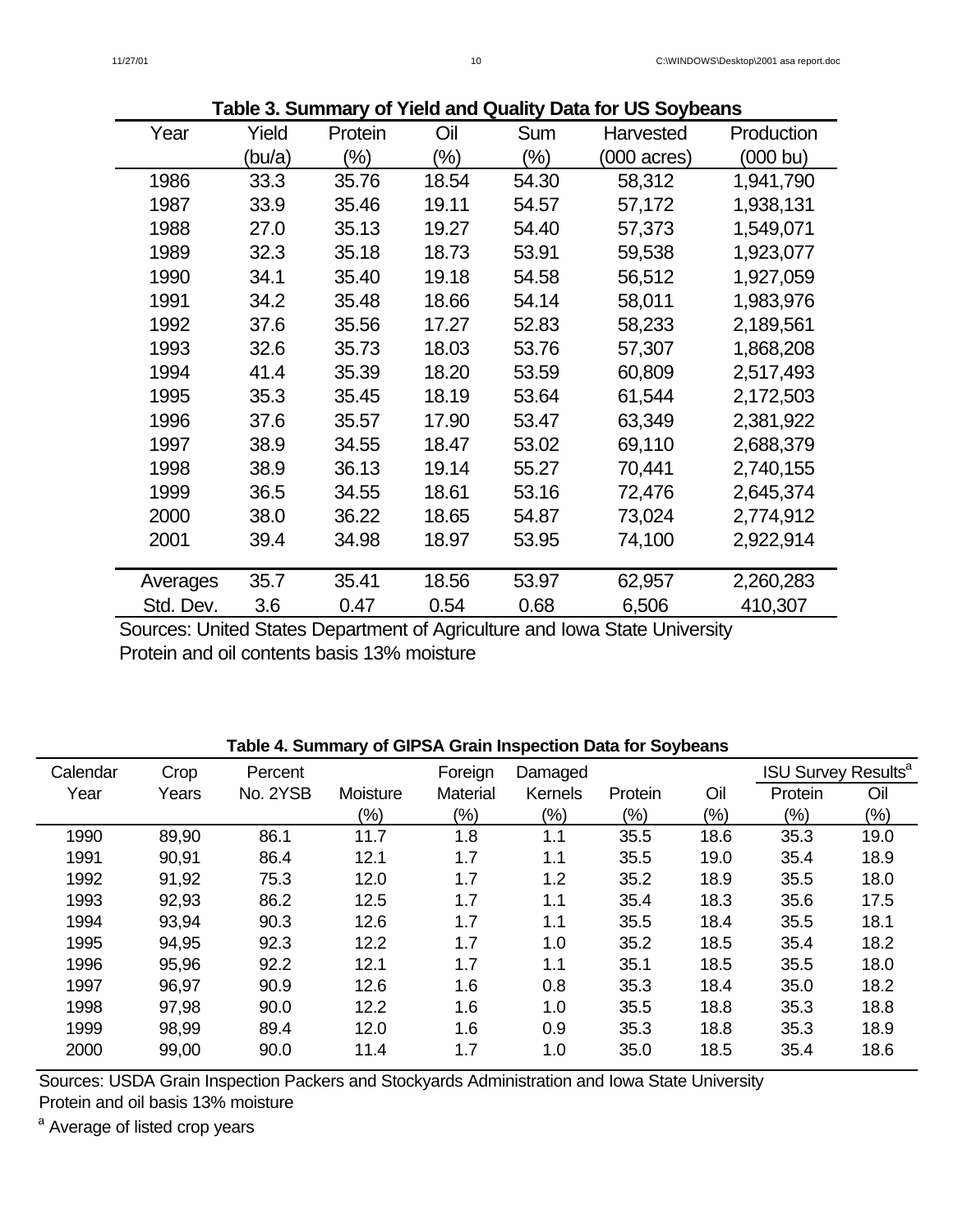| <b>Percent Oil</b><br>@ As-Is Moisture                               | Premium      | Protein Premium 37% or Higher<br>@ As-Is Moisture |
|----------------------------------------------------------------------|--------------|---------------------------------------------------|
| 19.4 or less                                                         | <b>None</b>  | <b>None</b>                                       |
| 19.5 to 19.8                                                         | 2.0 cents/bu | 3.0 cents/bu                                      |
| 19.9 to 20.1                                                         | 3.0 cents/bu | 3.0 cents/bu                                      |
| 20.2 to 20.4                                                         | 4.0 cents/bu | 3.0 cents/bu                                      |
| 20.5 to 20.7                                                         | 5.0 cents/bu | 3.0 cents/bu                                      |
| 20.8 to 21.0                                                         | 6.0 cents/bu | 3.0 cents/bu                                      |
| 21.1 and higher                                                      | 7.0 cents/bu | 3.0 cents/bu                                      |
| $*$ Minimum oil required in $40.50/10$ repeating protein proposition |              |                                                   |

### **Table 5. Soybean Component Premium Schedule, 2001 crop**

Minimum oil required is 19.5% to receive protein premium

Source: Ag Processing, Inc., Omaha, NE

## **Table 6. Soybean component response to weather and non-agronomic variables**

| Variable                                      | Impact on    |              |  |  |
|-----------------------------------------------|--------------|--------------|--|--|
|                                               | Protein      | Oil          |  |  |
| High temperatures                             | Inconclusive | Inconclusive |  |  |
| Early season drought                          |              | +            |  |  |
| Late season drought <sup>a</sup>              |              |              |  |  |
| Early frost/cold temperatures                 |              | b            |  |  |
| Additional soil nitrogen                      | ÷            |              |  |  |
| Increased fertility (P, S)                    | +            | +            |  |  |
| Late planting                                 |              |              |  |  |
| Insect defoliation                            |              |              |  |  |
| Insect depodding                              |              | Inconclusive |  |  |
| Inoculation with Rhizobia (N-fixing bacteria) |              |              |  |  |

<sup>a</sup> After Westgate et al. (1999)<br><sup>b</sup> Oil reduced because of additional refining needs

 $+=$  increase;  $-$  = decrease

### Table 7. Comparison of Roundup Ready<sup>™</sup> and conventional soybeans, Iowa **Soybean Yield Tests; 1998, 1999, and 2000**

|              |           | Average value in |           |       |           |       |  |  |  |
|--------------|-----------|------------------|-----------|-------|-----------|-------|--|--|--|
| Factor       | 1998      |                  |           | 1999  | 2000      |       |  |  |  |
|              | <b>RR</b> | Conv.            | <b>RR</b> | Conv. | <b>RR</b> | Conv. |  |  |  |
| Yield (bu/a) | 56.6      | 60.4             | 52.6      | 55.4  | 57.5      | 57.7  |  |  |  |
| Protein (%)  | 36.3      | 35.9             | 35.8      | 35.7  | 34.7      | 35.1  |  |  |  |
| Oil (%)      | 19.4      | 19.4             | 18.1      | 18.2  | 19.2      | 19.1  |  |  |  |

Yield, protein and oil basis 13% moisture

Data averaged across districts and maturities